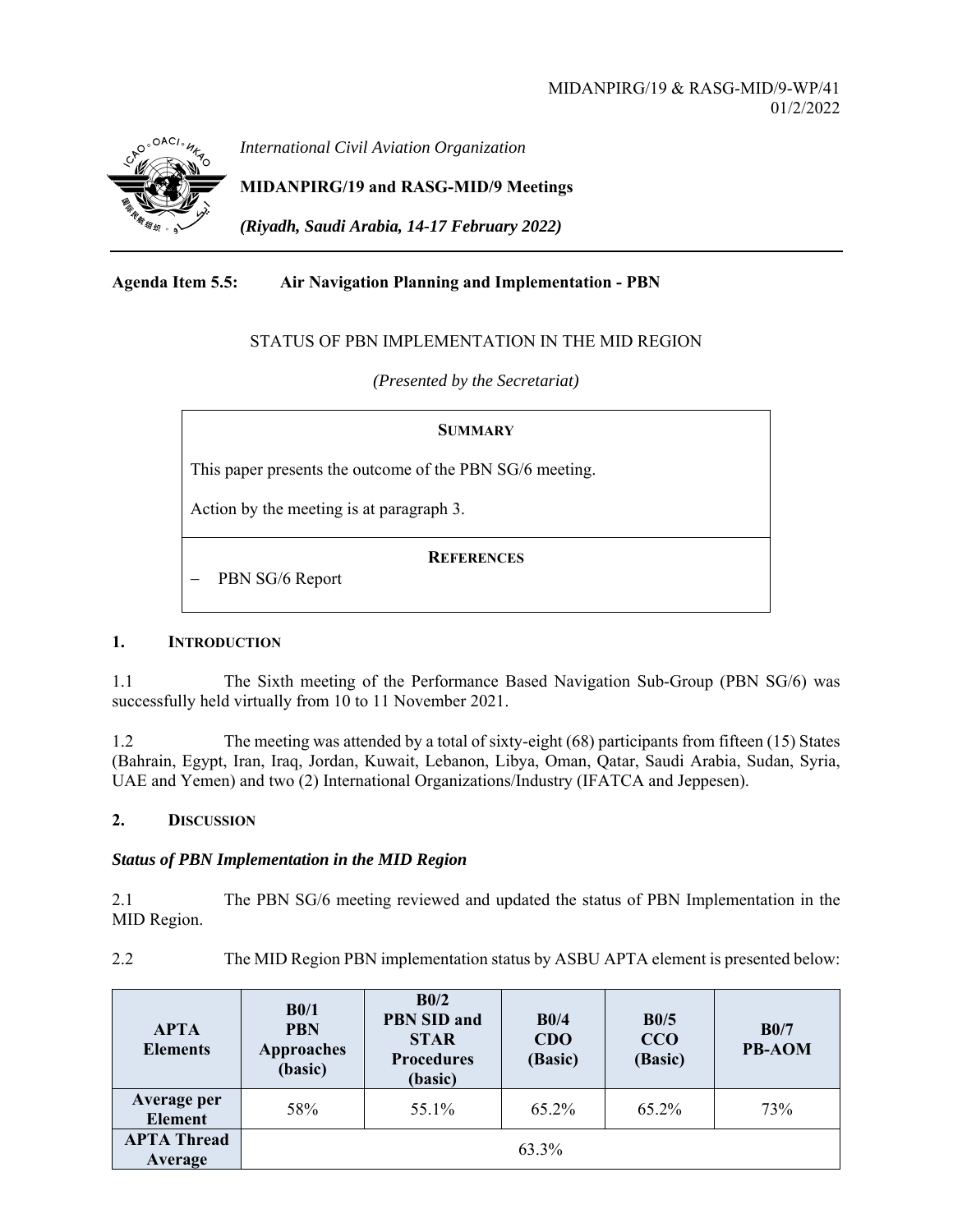### MIDANPIRG/19 & RASG-MID/9-WP/41

### *Continuous Descent Operations/ Continuous Climb Operations (CDO/CCO)*

2.3 The meeting noted the significant challenges that States are facing in the implementation of the CCO/CDO (4 out of States have implemented CDO/CCO);accordingly, the meeting proposed to conduct a Workshop, in collaboration with champion States and International Organizations, to provide an overview of Continuous Climb and Descent Operations (CCO/CDO) requirements as per ICAO Documents and to gain insight into lessons learned and/or best practices on CCO/CDO implementation and its operation. The Workshop will provide also an opportunity for sharing of good practices: (phraseology, publication/charting, assessment of ENV benefits, etc). Accordingly, the meeting agreed to the following Draft Conclusion:

| Why  | To provide States with the guidance on continuous climb<br>operations (CCO/CDO) to harmonize their implementation in<br>MID region and to promote the sharing of good practices. |
|------|----------------------------------------------------------------------------------------------------------------------------------------------------------------------------------|
| What | Conduct a Workshop on CCO/CDO Operations                                                                                                                                         |
| Who  | <b>ICAO</b>                                                                                                                                                                      |
| When | 2022                                                                                                                                                                             |

*DRAFT CONCLUSION 6/1: CONDUCT OF A WORKSHOP ON CCO/CDO IMPLEMENTATION IN 2022* 

*That,* 

- *a) a Workshop on CCO/CDO implementation be organized in 2022, in collaboration with MID FPP, to provide necessary knowledge about the ICAO provisions on the subject and share experience and best practices on CCO/CDO implementation by States/Airspace users; and*
- b) *States and International Organizations are strongly encouraged to participate actively in this Workshop.*

2.4 The PBN SG/6 meeting noted that the majority of MID States AIPs do not contain details on CCO/CDO availability at airports. Therefore, the meeting agreed on the need for an harmonised AIP content related to CCO/CDO to ensure that identified good practices are shared and that Flight Crew / Flight Planners know where CCO/CDO-related text may be found in an AIP. The development of harmonised material on CCO / CDO; structure and content to be located in States' Aeronautical Information Publications (AIP) was recognized.

2.5 Based on the above, the meeting agreed to the following Draft Decision:

| <b>Why</b> | To ensure that identified good practices are shared and CCO/CDO-<br>related text be easily found in the States AIPs |  |  |  |
|------------|---------------------------------------------------------------------------------------------------------------------|--|--|--|
| What       | Establish a CCO/CDO Ad Hoc Working Group                                                                            |  |  |  |
| Who        | MIDANPIRG/19                                                                                                        |  |  |  |
| When       | Feb. 2022                                                                                                           |  |  |  |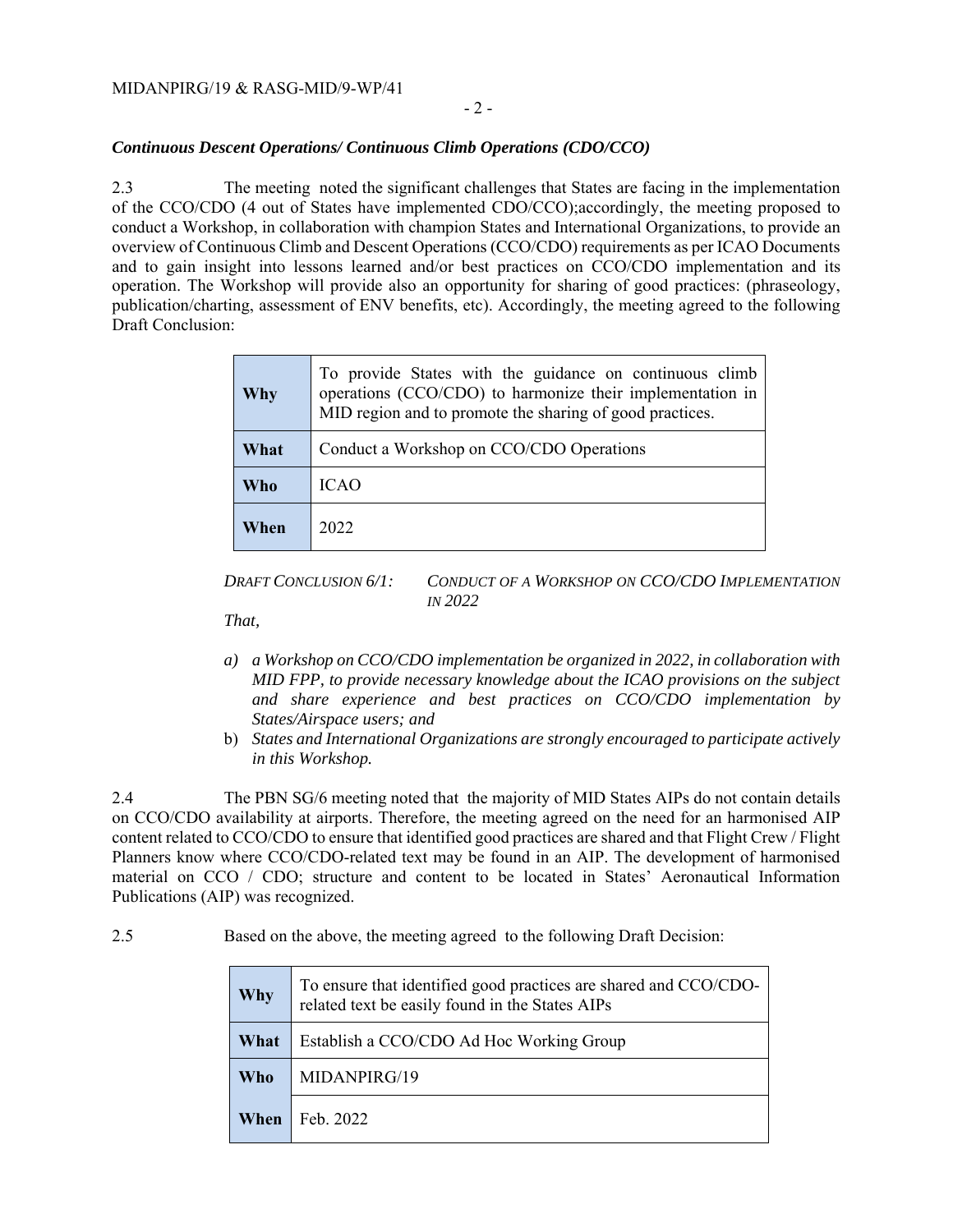- 3 -

#### *DRAFT DECISION 6/2: ESTABLISHMENT OF CCO/CDO AD HOC WORKING GROUP*

*That, a CCO/CDO Ad Hoc Working Group:* 

- *a) be established to develop guidance related to the publication of CCO/CDO information (text and Charts) in the AIP, in coordination with the relevant MIDANPIRG and RASG MID subsidiary bodies.*
- *b) be composed of:*
	- ― *Chairpersons of the PBN SG\*, AIM SG and ATM SG*
	- ― *Mrs. Sheila Brizo, (QCAA Qatar)*
	- ― *Mrs*. *Lindi-Lee Kirkman (IATA)*
	- ― *Mr. Muhammad Al Juhani (GACA Saudi Arabia)*
	- ― *Secretariat*
- *c) present their outcome during the PBN SG/7 meeting.*

*\* the rapporteur of the group is the Chairman of the PBN SG.*

## *MID REGION PBN IMPLEMENTATION PLAN*

2.6 The MID Region Performance Based Navigation (PBN) Implementation Plan (MID Doc 007) has been developed to harmonize PBN implementation in the MID Region and to addresses the strategic objectives of PBN based on clearly established operational requirements, avoiding equipage of multiple on-board or ground based equipment, avoidance of multiple airworthiness and operational approvals and explains in detail contents relating to potential navigation applications. .

2.7 The PBN SG/6 meeting reviewed the current version of the MID Region PBN Implementation Plan (MID Doc 007), which was endorsed by the MSG/6 meeting (Cairo, Egypt, 3-5 December 2018), and recognized that the MID Doc 007 should be updated and refined throughout the implementation process in order to keep pace with changes in MID Region Air Navigation Strategy (MID Doc 002) and to ensure alignment with the GANP 6th edition. Accordingly, the meeting agreed to the following Draft Decision:

| Why  | To develop a revised version of the MID Region PBN<br>Implementation Plan (MID Doc 007) to keep pace with the<br>developments, including the GANP 6th Edition and the MID<br>Region Air Navigation Strategy (MID Doc 002) |  |  |  |
|------|---------------------------------------------------------------------------------------------------------------------------------------------------------------------------------------------------------------------------|--|--|--|
| What | Establish a PBN Implementation Plan AD HOC Working Group                                                                                                                                                                  |  |  |  |
| Who  | MIDANPIRG/19                                                                                                                                                                                                              |  |  |  |
| When | Feb. 2022                                                                                                                                                                                                                 |  |  |  |

## *DRAFT DECISION 6/3: ESTABLISHMENT OF THE MID REGION PBN IMPLEMENTATION PLAN AD HOC WORKING GROUP (PBN IP AD-HOC WG)*

*That, an Ad Hoc Working Group:* 

*a) be established to review the MID Region PBN Implementation Plan (MID Doc 007) and develop a revised version for submission to the MIDANPIRG/20 meeting for*